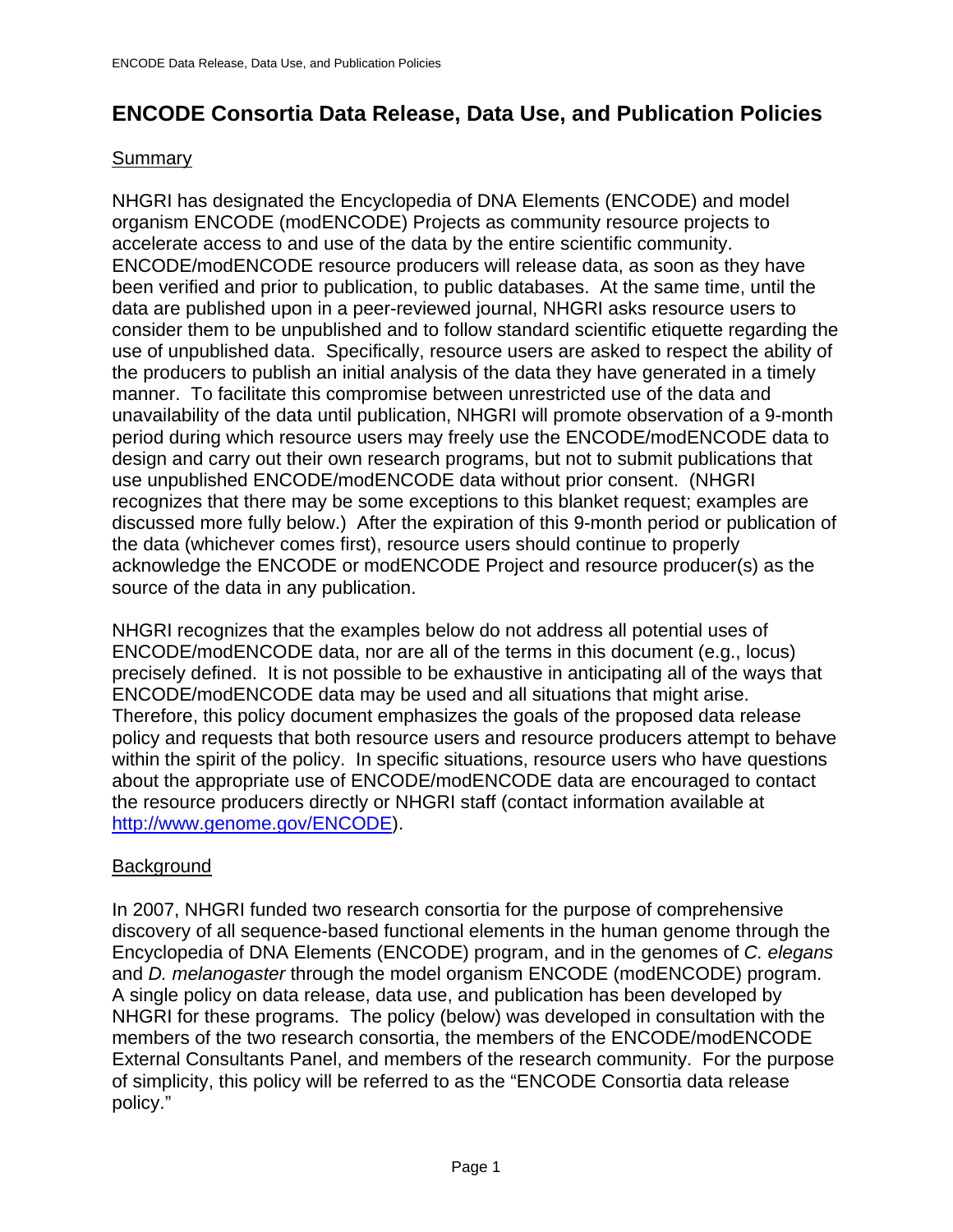## Data Release Principles and Standards

The NHGRI is committed to the principle of rapid data release to the scientific community. This principle was initially implemented during the Human Genome Project and has been recognized as one of the most effective ways of promoting the use of the human genome sequence and subsequent genomic data sets to advance scientific knowledge and application to human health. At a meeting in Ft. Lauderdale, FL, cosponsored by the Wellcome Trust and NHGRI in January 2003, the principles of rapid release of genomic sequence data by large-scale producers were reaffirmed. The attendees furthermore strongly recommended applying the practice to other types of data produced by "community resource projects," defined as research projects specifically devised and implemented to create a set of data, reagents, or other material whose primary utility is as a resource for the broad scientific community (recognizing that different issues, particularly with respect to data verification and validation, would be involved in the development of appropriate release practices for different types of data). A second important conclusion of the Ft. Lauderdale meeting was that the success and utility of community resource projects is based on mutual and independent responsibilities for the production and use of the resource by the resource producers, the resource users, and the funding agencies

(<http://www.genome.gov/Pages/Research/WellcomeReport0303.pdf>).

The Ft. Lauderdale principles call upon the resource producers to release data rapidly, prior to publication, once they have been established to be reproducible (verified), even if the data have not been sampled to determine if there is biochemical or biological significance (validated). The resource users are, in turn, called upon to recognize the source of the data and to respect the legitimate interest of the resource producers to publish an initial report of their work. The resource producers also are expected to publish on their data in a timely manner in order to avoid undue delay in the ability of resource users to publish results of experiments done with data obtained from the resource. Consistent with the ethical use of unpublished data, resource users should not publish a paper using unpublished data from a community resource project that will diminish the ability of the resource producers to publish an initial report of their findings in a peer-reviewed journal. Finally, the funding agencies are called upon to recognize the need for funding to support the analysis and dissemination of the data. The NHGRI has based its data release policies for several projects, including the ENCODE Pilot Project, the International HapMap Project, the Mammalian Gene Collection, and genome sequencing projects, on these principles.

### ENCODE Consortia Data Release Policy

The NHGRI has designated ENCODE and modENCODE as community resource projects. The pipeline for data production and analysis of most components of these two programs involves at least of two levels of data. The first is the primary dataset as obtained directly from the experimental platform. The second is an interpreted dataset that is the result of the initial analysis of the primary dataset. In practice, the ENCODE Consortia data release policy will be affected by three important considerations: (1)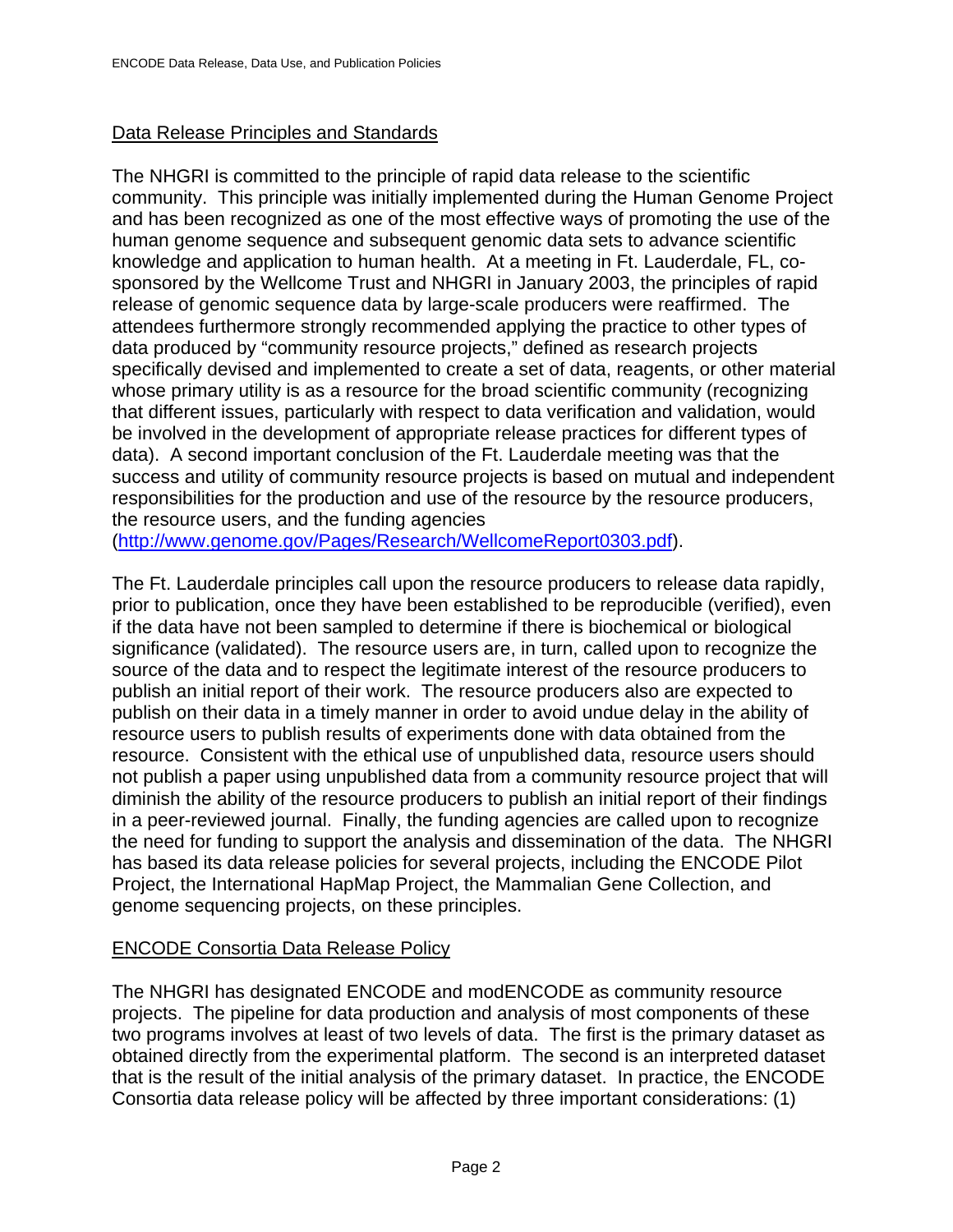several different primary data types will be generated, as a variety of experimental approaches are being taken in the project to identify functional sequence elements; (2) the criteria for verification for each data type will vary and need to be taken into account in developing appropriate data release standards for each data type; and (3) each primary data set will be further processed to produce an interpreted data set of functional elements. This interpreted data set will be subjected to an additional level of experimentation to validate the identified functional elements.

In this data release policy, NHGRI makes a distinction between data verification and data validation. "Data verification" is understood to refer to assessing the reproducibility of an experiment. A practical definition for verification is when a dataset has been demonstrated to be of sufficient quality to merit follow-up experiments. "Data validation," or "biochemical validation," is understood to refer to confirmation, often of a subset of the initial verified data, of the biochemical event by other, independent methods. Data validation is a measure of the accuracy of the verified dataset. Further biological characterization of the putative functional elements also will be conducted by some of the experimental groups.

The data release policy is intended to ensure early deposition of data in public databases, and defines "early" to mean as soon as data are verified – even if they have not yet been validated. For each data type, the ENCODE and modENCODE Consortia will identify a minimal verification standard necessary for public release; those standards will be described on the ENCODE and modENCODE websites (<http://www.genome.gov/ENCODE> and <http://www.genome.gov/modENCODE>, respectively). Based on these standards, the resource producers will release primary data along with an initial interpretation, in the form of genome features, to the appropriate public databases as soon as the data are verified. The consortia members will also identify validation standards that will be applied in subsequent analyses of the data or with additional experimentation where appropriate. Completed validation datasets, which will be defined by each ENCODE/modENCODE research group for each data type that it generates, will be released to the appropriate public databases in a timely manner consistent with the policy for verified data. When possible, estimates of the false positive and false negative rates for the particular experimental approach based on data validation studies will be included in the data releases as a measure of data quality. All data will be deposited to public databases, such as GenBank or the ENCODE/modENCODE Data Coordination Centers (DCCs) and these pre-publication data will be available for all to use (see Appendix A).

### ENCODE Publication Policy

In October 2004 the ENCODE Consortium published an initial manuscript, a so-called "marker paper," describing the goals of the project, its data release practices, and its publication policies. The modENCODE Consortium intends to publish a similar "marker paper" describing the project in the fall of 2008. One purpose of the marker papers is to provide a literature reference to those who use the data produced by the consortia. Updated information about plans for the ENCODE and modENCODE Projects are regularly provided on the NHGRI's ENCODE website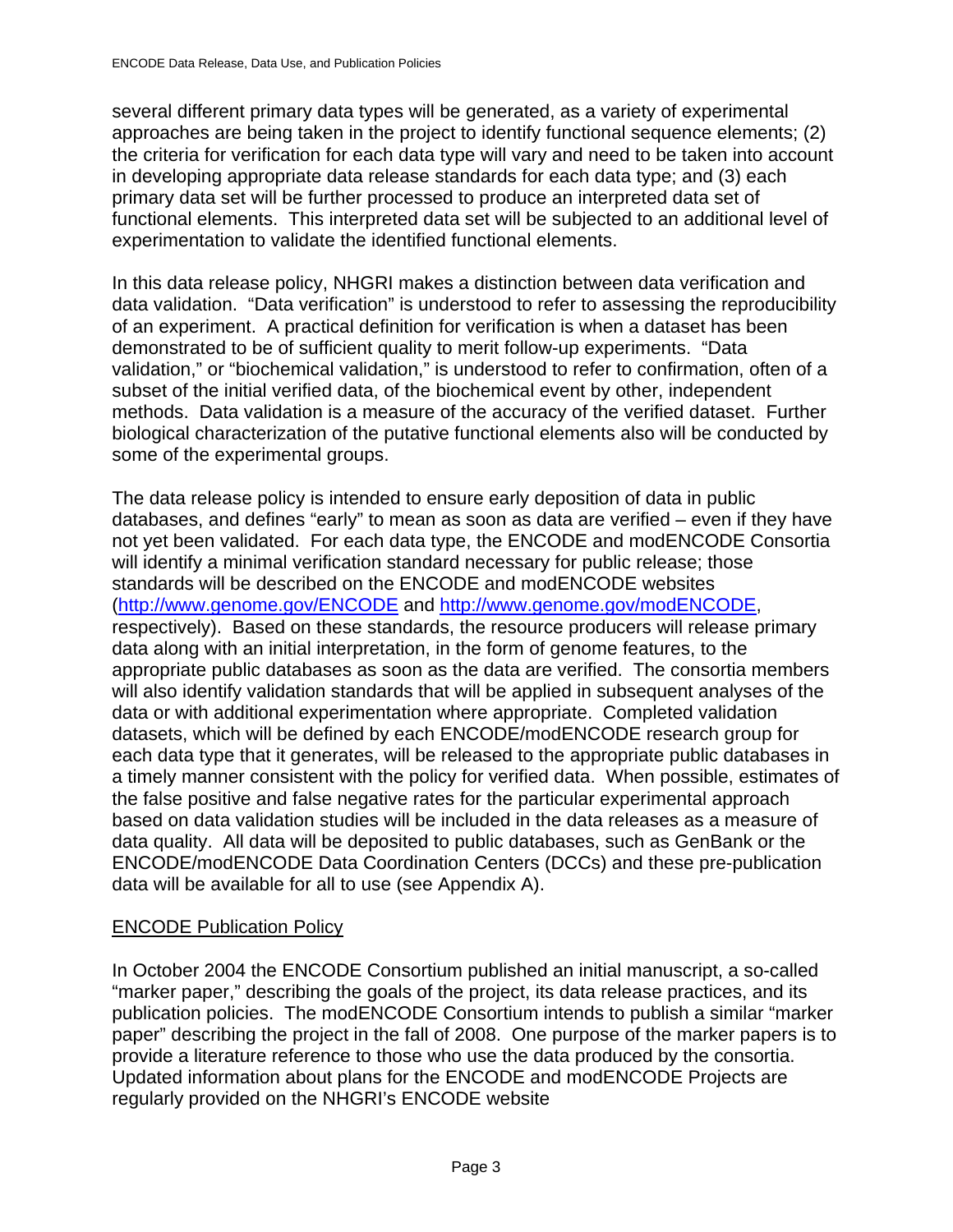(<http://www.genome.gov/ENCODE>) as well as on the public websites developed by the consortia.

To balance the interests of all stakeholders, resource users are asked to respect the ability of the resource producers to publish an initial analysis of their own data, while the resource producers are asked to do so in a timely manner so as not to slow the progress of science. NHGRI defines "timely," for the purpose of the ENCODE Consortia data release policy, as an initial period of nine months after the **release** of the data into public databases. This will provide time for the resource producers to have a protected opportunity to **publish** initial analyses of the data they have generated. The nine-month period will be established for each submitted dataset by the creation of a timestamp at the time the data are posted for public access and will apply to all data types, including primary, interpreted (as defined above), validation, and biological characterization data. The timestamp will be maintained by the respective DCC where the dataset will be publicly displayed. During this time period, resource users may work without restriction to analyze, and otherwise use the data in their own work, but they are requested not to submit their analyses or conclusions for publication. The publication moratorium by resources users ends either at the expiration of the nine-month protected period or when the data have been published, whichever is shorter (see below for more information on the acceptable use of ENCODE/modENCODE data). During the protected period, resource users and resource producers are encouraged to communicate about their activities for purposes of either establishing collaborations or organizing simultaneous publications.

The community can expect that the individual research groups in the ENCODE and modENCODE Consortia will publish the results of their own efforts in independent publications. In these individual papers, consortia participants will not be restricted to describing the methods developed for the project, but can and should expand into describing biological insights that arise from their analyses. Consortia research groups who are doing analyses that are similar to each other are encouraged, but not required, to establish collaborations and/or coordinate the publication of research results. To facilitate comparison of data between different groups involved in ENCODE and modENCODE, all publications by consortia members should, to the extent possible, include data on the common reference set of reagents that has been agreed upon by the consortia; these include common cell lines or common antibodies. Information about the reference reagents is available on the consortia web sites and all members of the scientific community are encouraged to generate data on these reagents for comparison to ENCODE/modENCODE data.

At the appropriate time, each consortium expects to publish one or more "synthesis" paper(s) in a peer-reviewed journal, which will highlight the conclusions of integrative analyses of the ENCODE/modENCODE data. In advance of these publications, each consortium will establish data freezes consisting of a snapshot of all datasets that have been verified by the freeze date in order to provide a uniform platform on which all research groups can base their analyses. Each paper will synthesize the information from all aspects of the project in order to bring out the key biological insights gained from the project. Every contributor will be indexed as an author in the PubMed record.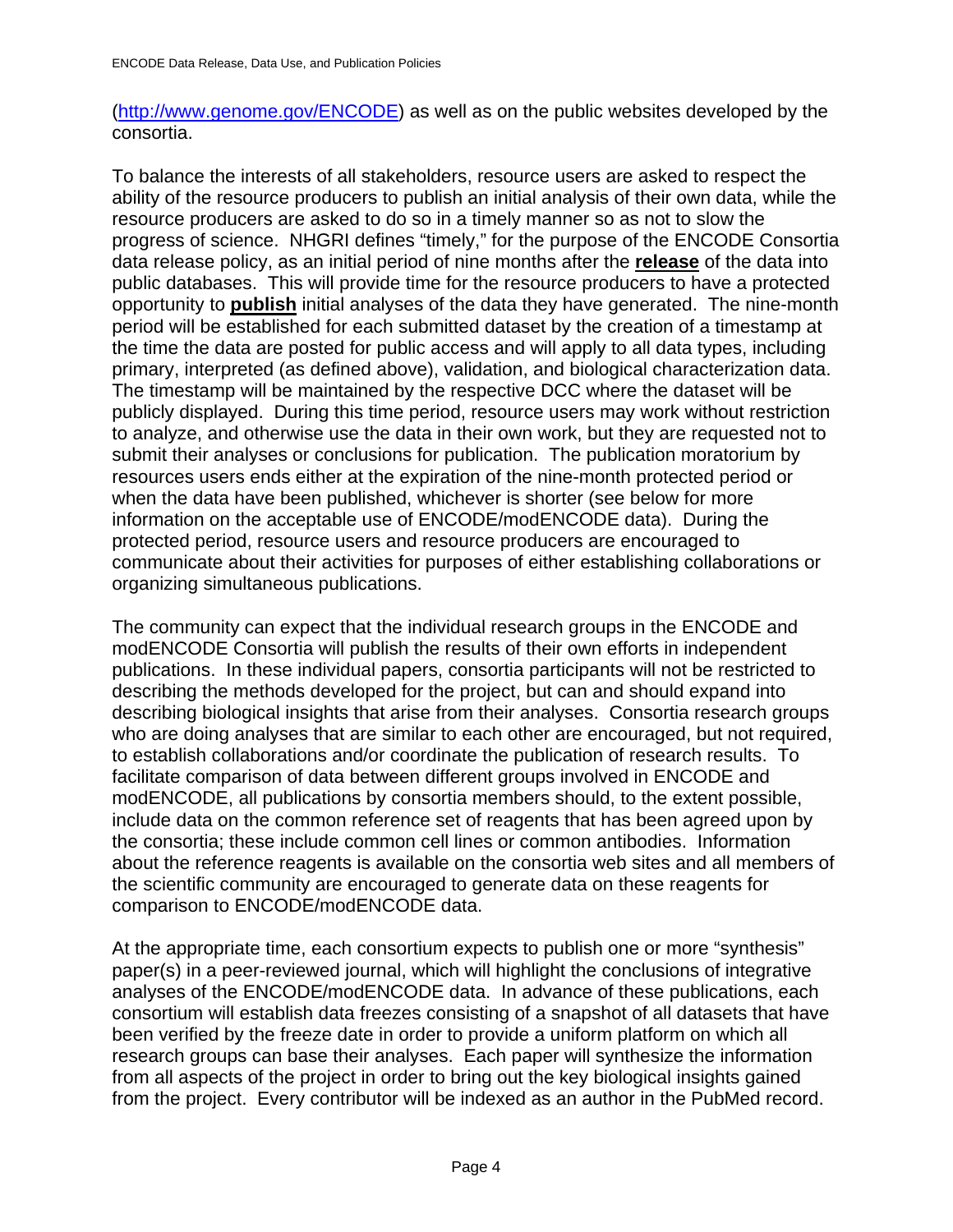The consortia also plan to publish sets of "companion" papers, which will be series of papers published by subgroups of each consortium containing detailed analyses of individual datasets and combinations of datasets, that were not a part of the "synthesis" paper. Ideally the "companion" papers will appear together, and either be published in the same edition of the journal in which the "synthesis" paper appears, or be published in another journal at roughly the same time as the "synthesis" paper. Investigators who do not participate in the consortia are welcome to include their work in the companion paper set, and are encouraged to communicate with the consortia to arrange for this cooperation. It is possible that the two consortia will also write one or more papers on integrated analyses across both projects, but there are no formal plans to do so.

### Using ENCODE/modENCODE Data

Investigators outside of the ENCODE and modENCODE Consortia are free to use the ENCODE/modENCODE data, either en masse or as specific subsets, but are asked to follow the guidelines elaborated in this ENCODE Consortia data release policy. Specifically, users of consortia data (including consortia members) should be aware of the publication status of the data they use and treat them accordingly. NHGRI will monitor the use of unpublished ENCODE/modENCODE data and will modify this policy if there is evidence of significant misuse of the data by resource users.

For use of unpublished data within the initial nine-month period: Resource users who perform analyses of unpublished data from the ENCODE and modENCODE Consortia and are interested in publishing a report before the expiration of the nine-month protected period should discuss their plans to use the pre-publication data with the resource producer(s) and should obtain their consent before using unpublished data in their individual publications (obtaining and giving consent to use unpublished data are considered to be accepted scientific etiquette). Collaborations are encouraged; however, the consortia members are not required to collaborate with any outside investigator(s). The time stamp-related moratorium on publication is expected to apply to **submission** of manuscripts for publication by resource users. Resource users are expected to acknowledge the resource producers; reference the ENCODE (2007 publication of the results of the pilot project) or modENCODE (2008 marker paper) Consortia papers, as relevant; the funding organization(s) that supported the work; and the respective DCC in all resulting oral or written presentations, disclosures, or publications of the analyses. All investigators, through their roles as journal and grant reviewers, and journal editors, are asked to help to maintain a high standard of respect for the scientific contribution of the resource producers.

For use of published data, or unpublished data for which the nine-month time stamp has expired: Following expiration of the protected publication period, any investigator may submit manuscripts without restriction, including integrated analyses using data from multiple research groups. However, for unpublished data, as above, resource users are expected to acknowledge the resource producers; reference the ENCODE (2007 publication of the results of the pilot project) or modENCODE (2008 marker paper) Consortia papers, as relevant; the funding organization(s) that supported the work; and the respective DCC in all resulting oral or written presentations, disclosures, or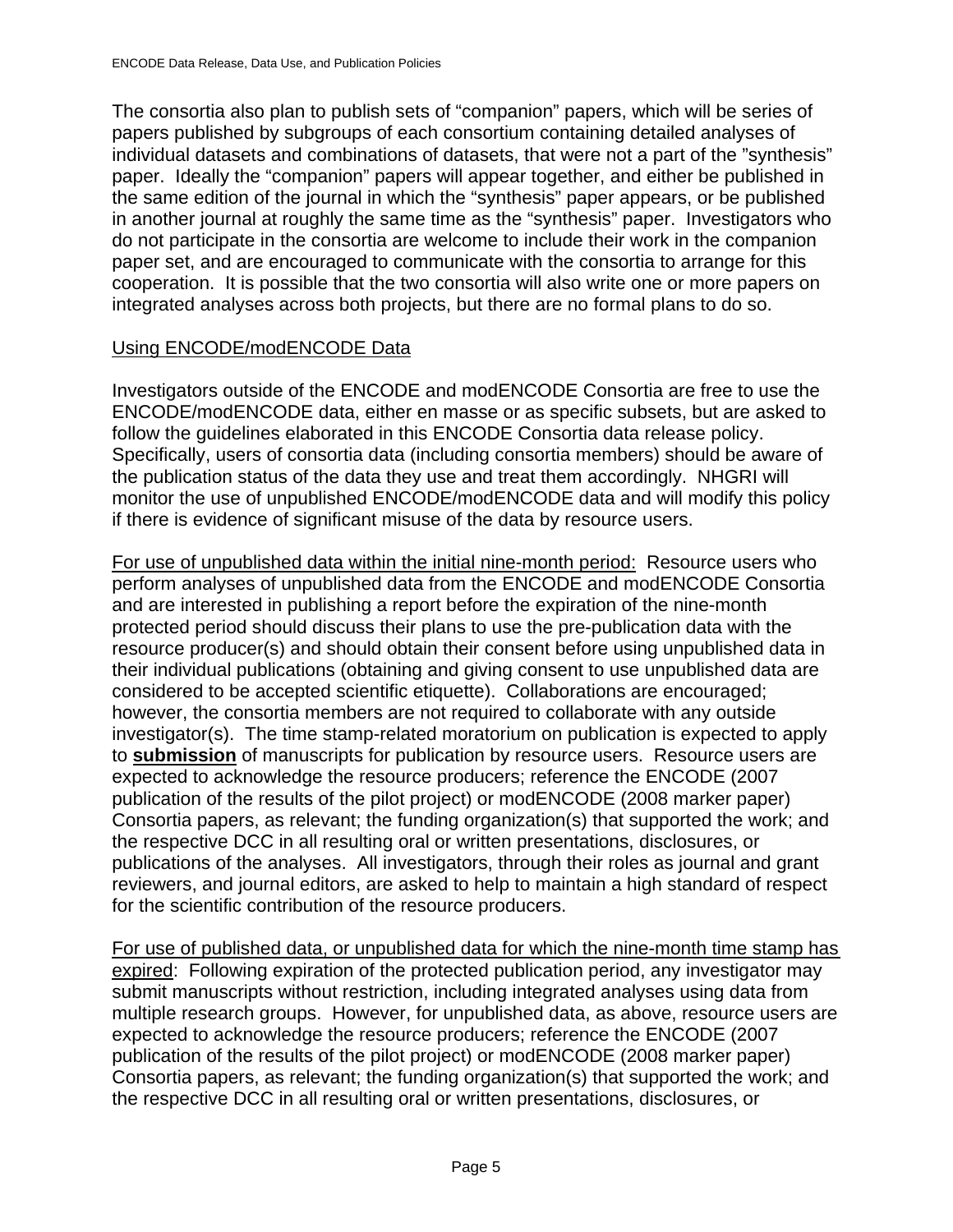publications of the analyses. For examples of appropriate use of the ENCODE/modENCODE data, see Appendix B.

ENCODE and modENCODE Consortia members will not have privileged access to data from other members of the consortia. Rather, all data used by consortia members will be obtained from data that have been released to public databases.

This discussion of the ENCODE Consortia data release policy has been primarily directed at issues concerning the use of ENCODE/modENCODE data in scientific publications. The intent of the policy is to accelerate the use of the data by the scientific community. To facilitate this goal, the resource producers agree not to restrict the use of the data by others for any purpose other than those described above, while the resource users are encouraged to act in a manner that is consistent with this data access policy. The associated issue of intellectual property as it pertains to the ENCODE/modENCODE data is addressed in Appendix C.

### Appendix A: Data Release Standard for Verified Data

The ENCODE and modENCODE Consortia will establish a well-articulated description of a verification standard for each data type produced by consortia members and those standards will be described on the ENCODE and modENCODE websites (<http://www.genome.gov/ENCODE> and <http://www.genome.gov/modENCODE>, respectively). ENCODE/modENCODE research groups will release, to an appropriate public database, data obtained in experiments at the time that this standard is met. In most cases, it is anticipated that additional efforts for further verification and validation of the data will be carried out, but these should not delay the initial release of data. NHGRI acknowledges that releasing preliminary data may not be the first choice of the resource producers. However, on the assumption that such data can be useful to the scientific community, NHGRI has adopted the policy for the ENCODE and modENCODE Projects to make such data available in a timely manner. This policy is consistent with the Institute's commitment to rapid data release to the scientific community.

All of the data generated by the ENCODE and modENCODE Projects will be linked to the respective genome sequence. Data from the ENCODE Project that can be directly displayed on the human genome sequence will be stored and delivered by the DCC at the University of California, Santa Cruz [\(http://genome.ucsc.edu/ENCODE](http://genome.ucsc.edu/ENCODE)); other ENCODE Project data will be stored and delivered by appropriate databases such as GenBank, and GEO or ArrayExpress. Similarly, for modENCODE, data that can be displayed on the genome sequences of *C. elegans* and *D. melanogaster* will be stored and delivered by the modENCODE DCC at the Ontario Institute for Cancer Research ([http://www.modencode.org\)](http://www.modencode.org/). All ENCODE/modENCODE data must have the associated information (metadata) on how the experiments were performed and how the raw data were analyzed to generate the conclusions (i.e., sequence elements) for display. As data are deposited into public databases, individual tracks will be created to display these data on the genome browsers of the DCCs. Where applicable, the primary data underlying any sequence elements will be linked directly to the individual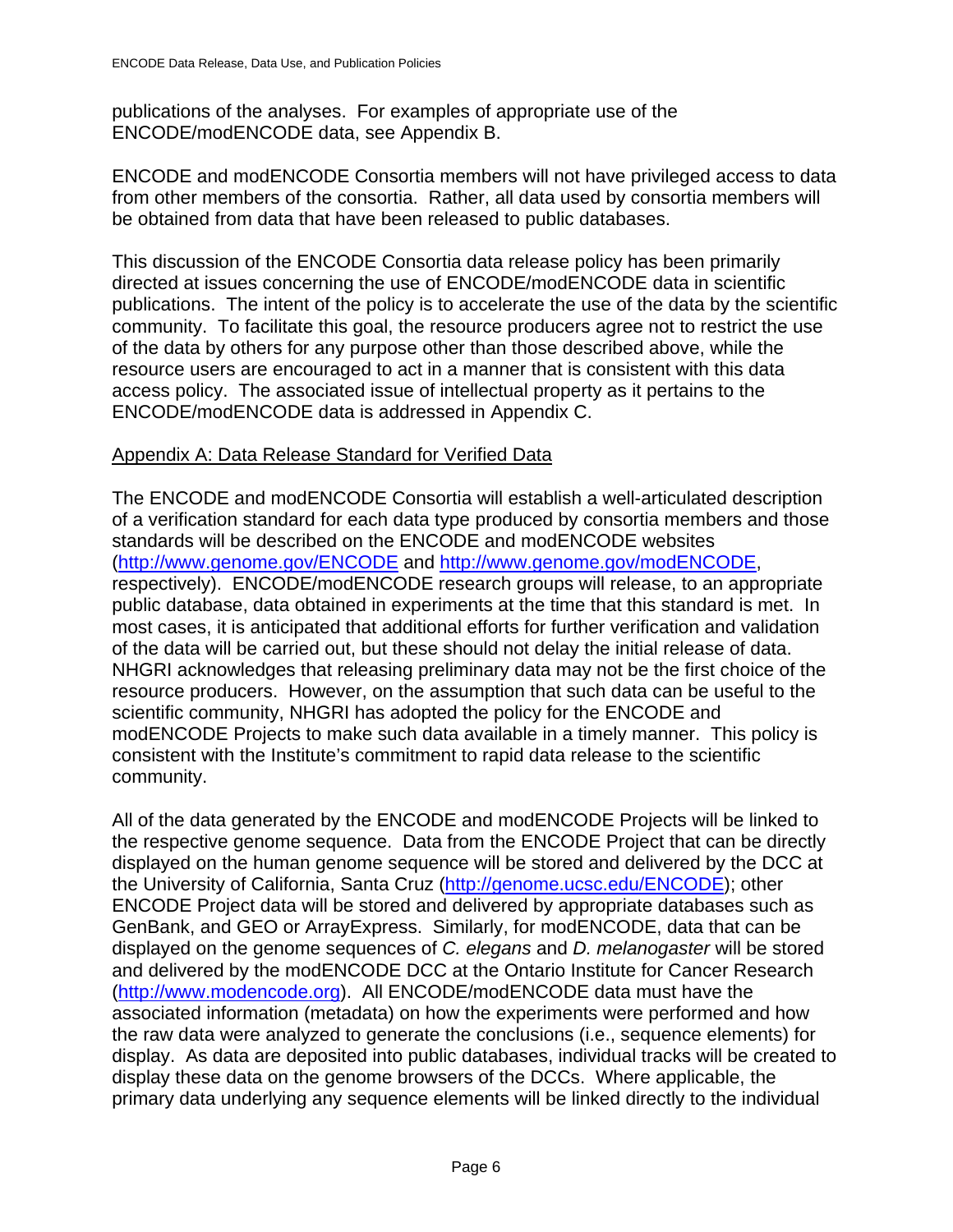browser tracks. As additional data validations are performed, the investigators can modify the submitted data or even withdraw the data if further tests call into question the validity of the released data. All data will be accompanied by prominent caveats to notify users of the level of verification of the data and that frequent data release and updates will be forthcoming as further validation and analyses are performed.

#### Appendix B: Appropriate use of ENCODE/modENCODE Data

As noted above, NHGRI recognizes that the following examples do not address all potential uses of ENCODE/modENCODE data, nor are all of the terms in this document (e.g., locus) precisely defined. Resource users who have questions about the appropriate use of ENCODE/modENCODE data are encouraged to contact the resource producers directly. Specific questions can also be sent to NHGRI (contact information available at [http://www.genome.gov/ENCODE\)](http://www.genome.gov/ENCODE).

Example 1: Analysis of a single gene locus. Resource users interested in analysis of a single gene locus can download all available ENCODE/modENCODE data for the locus and use the data to develop hypotheses about the individual gene locus. In this case, the resource users can publish on the data at any time by acknowledging the resource producers, the funding agency, and the respective DCC, along with referencing the appropriate ENCODE/modENCODE paper (as defined above). Resource users are encouraged to discuss their plans to use pre-publication data and to establish collaborations with the resource producers, but are not required to do so.

Example 2: Analysis of a single transcription factor's binding sites in the genome. Resource users interested in the analysis of the binding sites for a single transcription factor (or histone modification) can download all available ENCODE/modENCODE data for the transcription factor and perform any analysis of the data. However, prior to the expiration of the nine-month restricted period, the resource users should obtain the consent of the respective resource producers prior to submission of a manuscript. After the exclusivity period has expired or the data have been published, resource users are free to submit any manuscript with proper acknowledgement of the source of the data.

Example 3: Integrative analysis of all ENCODE/modENCODE data. Resource users can obtain all ENCODE/modENCODE data and integrate the different datasets to identify correlations of functional elements and possible biological insights from the data. These users are free to submit any manuscript on these analyses provided that the ENCODE/modENCODE data previously have been published and that the source of the data is properly acknowledged. If any data used for the analysis are derived from unpublished data prior to the expiration of the nine-month protected period, then the resource users should obtain the consent of respective resource producers prior to submission of a manuscript.

### Appendix C: ENCODE/modENCODE Intellectual Property Issues

Since the inception of the Human Genome Project, NHGRI policy has encouraged the rapid release and ready accessibility of genomic data to the broad research community.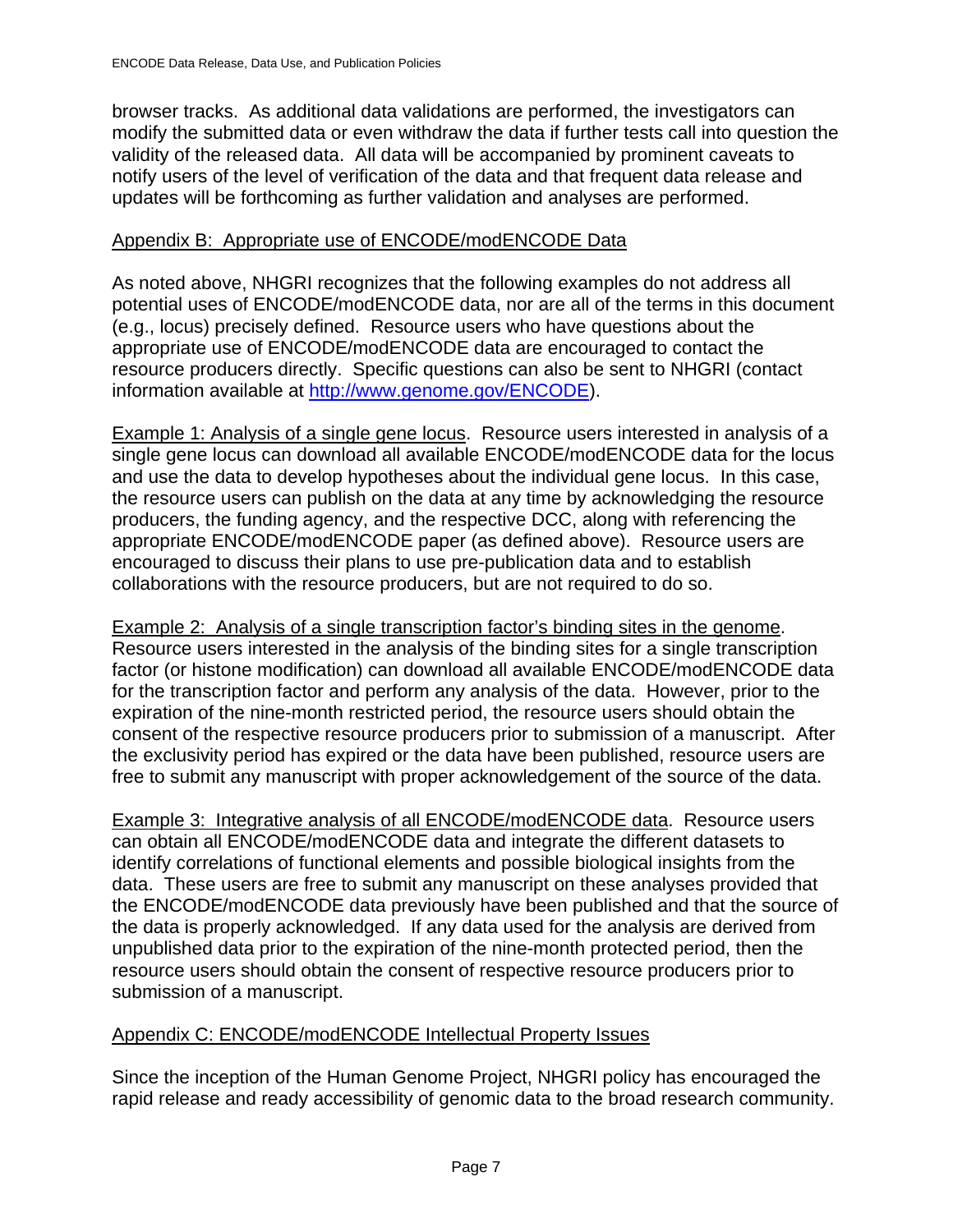A related issue of availability pertains to any intellectual property rights that might be sought by data generators, and the effects that the exercise of such rights have on access to the data.

The Bayh-Dole Act of 1980 provides a statutory mandate to NIH grantees and contractors to seek patent protection, when appropriate, on inventions made using government funds and to license those inventions with the goal of promoting their utilization, commercialization, and public accessibility. While the NHGRI has, in accordance with that law, encouraged grantees to seek patent protection for genomic technologies that have been developed with grant funds, the Institute has been concerned about the claims and exercises of those claims in the case of large-scale genomic data sets because of the Institute's belief that broad accessibility to the data is of paramount importance, and that such data are generally pre-competitive, i.e., a considerable amount of work would need to be performed beyond the initial data production to demonstrate utility. For genomic sequence data, for example, NHGRI indicated its opinion that raw data, in the absence of additional experimental biological information, lack demonstrated specific utility and therefore are inappropriate materials for patent filing. The grantees participating in the NHGRI large-scale sequencing program and other large-scale data generation projects have been monitored for whether they filed patent claims and, to date, none have.

In the case of the International HapMap Project, the participants (including the NHGRI grantees) agreed not to file for patents on the bulk data from the project. However, there was a complication because the raw data produced by the project (SNPs and individual genotypes) had to be processed to generate the project's ultimate output (haplotypes). In considering the issue of data release, HapMap participants were concerned about the possibility that researchers outside of the project could add some of their own data to the raw project data, develop haplotypes prior to the project's ability to do so, file patent claims based on the combined data, and then potentially restrict access by others to the HapMap data (a so-called parasitic patent). To deal with this concern, a click-wrap license was imposed on the individual genotype data; to gain access to the data, researchers were required to agree not to restrict the access of others to the data and not to share the data with anyone who has not agreed to the click-wrap license.

In some respects, the cases of genomic sequence data and haplotype data were relatively easy to deal with because the data themselves do not have "utility" (in the patent law sense of the term). As a result, grantees did not express concern about the NHGRI policies on data release. In the case of the ENCODE and modENCODE Projects, however, the applicability of this argument is not as obvious. The ENCODE and modENCODE Consortia will include both members funded by NHGRI ENCODE/modENCODE grants and those funded by other sources. The purpose of the ENCODE and modENCODE Projects is to generate data that identify or define genomic DNA sequence elements that have biological function, and therefore might be considered to have utility and be able to be patented. Therefore, the use of patents in ways that might restrict access to large amounts or broad categories of data, e.g., all transcription factor binding sites, is an issue that needs to be addressed.